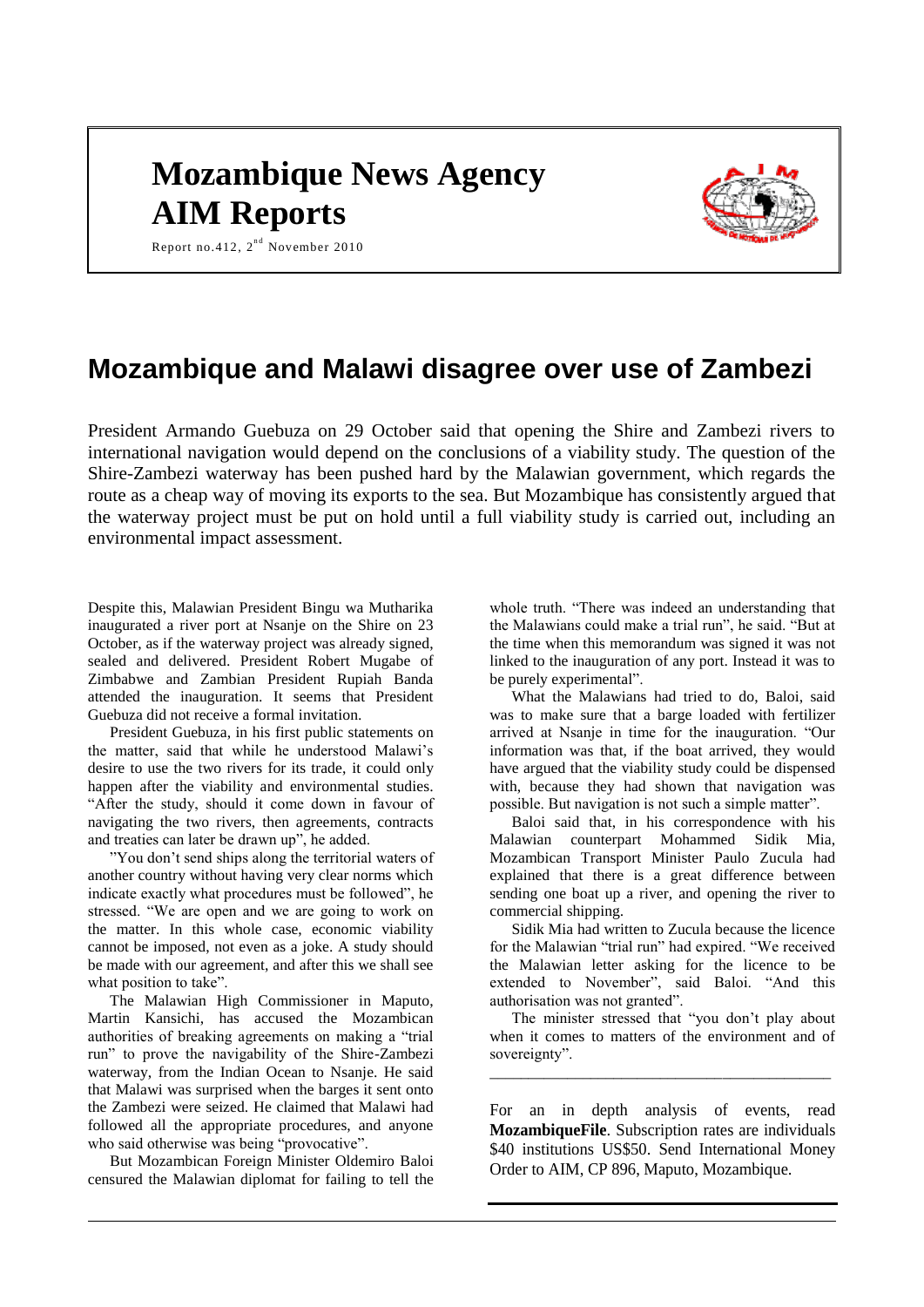## **Assembly of the Republic**

*\_\_\_\_\_\_\_\_\_\_\_\_\_\_\_\_\_\_\_\_\_\_\_\_\_\_\_\_\_\_\_\_\_\_\_\_\_\_\_\_\_\_\_\_\_\_\_\_\_\_\_\_\_\_\_\_\_\_\_\_\_\_\_\_\_\_\_\_\_\_\_\_\_\_\_\_\_\_\_\_\_\_\_\_\_\_\_\_\_\_\_\_\_\_\_\_*

#### **Mozambican economy growing**

Despite the international financial crisis, the Mozambican economy has continued to grow at a respectable rate, according to figures announced on 20 October by the Minister of Planning and Development, Aiuba Cuereneia.

Speaking in the Mozambican parliament, the Assembly of the Republic, Cuereneia said total production had increased by 7.4 per cent in the first half of this year, when compared with the same period in 2009. This was higher than the government's target figure of 6.2 per cent.

Commodity exports between January and June were valued at \$1,010 million, an 11 per cent increase on the \$910 million of goods exported in the first half of 2009.

At the end of June net international reserves stood at over \$1.74 billion, enough to cover five months imports of goods and services.

As for price rises, the average 12 monthly inflation rate in the first half of the year was 5.7 per cent. Cuereneia said that among the factors behind this was the strength of the South African rand. The rand exchange rate is crucial for Mozambique, since the southern part of the country is highly dependent on goods imported from South Africa and Swaziland.

He said that the short term measures taken by the government in the wake of the riots in Maputo and the neighbouring city of Matola on 1-2 September had succeeded in stabilizing prices. Indeed, the Maputo Consumer Price Index showed a fall in prices in September. The January to September rate of inflation had stabilized at around 12 per cent.

The government had subsidised bread in September, and cancelled price rises for water and electricity for those households who use less than 100 kilowatt-hours of power and less than five cubic metres of water a month.

Furthermore, the price of new electricity connections in peri-urban areas had been slashed to 875 meticais (about \$24) which can be paid in instalments, although the real average price of an electricity connection should be 3,500 meticais. Cuereneia said this price cut had led to 62,000 new connections in September and October.

Similarly for water: the government had cut the price of a new connection from 4,000 to 2,000 meticais, and this had led to 8,300 new connections since 7 September.

The government had removed import duties on the cheapest type of rice (15 per cent broken), which should cut its price by 7.5 per cent. This low grade rice is not habitually imported, but Cuereneia said the government has promoted its import.

As for bread, the government is now paying registered bakers a subsidy of 200 meticais for each 50 kilo sack of wheat flour they use.

To reduce wheat imports, the Minister added, the government is promoting bread made of a mixture of wheat and cassava flour. Cassava grows abundantly in Mozambique, and plants producing cassava flour have been set up in Inhambane and Nampula provinces. They will soon be joined by industrial production of cassava flour in Zambezia, Cabo Delgado and Gaza.

These measures are being paid for by a freeze on wages and allowances for ministers and other senior state employees, as well as for members of the boards of publicly owned companies, and reduced state expenditure on travel, fuel and communications.

Cuereneia said that government and central bank intervention has halted the slide of the Mozambican currency, the metical. In September, the metical appreciated on the Inter-Bank Exchange Market by 2.31 per cent, and in the commercial banks by 1.8 per cent.

#### **Assembly votes to debate Mozal**

The Assembly of the Republic has decided to debate the question of the rebuilding of the Fume Treatment Centres (FTCs) at the Mozal aluminium smelter.

Mozal says the FTCs must be fully rebuilt because the steel at their base is dangerously corroded. It should be eight millimetres thick, but in places this has been reduced to one millimetre, compromising the structural integrity of the buildings. The Mozal management fears that unless the FTCs are urgently rebuilt, there is a real risk that the buildings will suffer a catastrophic collapse.

The emissions from the Mozal carbon plant (which makes the anodes used in the electrolytic furnaces where molten aluminium is produced) are currently filtered through the FTC "baghouse". But during the 137 day period of the FTC rebuild, these gases, dust and tars will be sent directly into the atmosphere.

It is this "bypass" of the filters which has led to claims that the operation is highly dangerous and will poison the people living in the surrounding area. However, not only Mozal, but also the Mozambican Environment Ministry, scientists at Maputo's Eduardo Mondlane University, and independent environmental consultants, all argue that the bypass operation poses no significant threat to the environment or to human health.

The levels of emission of hydrogen fluoride (the main pollutant from aluminium plants), dust and tar will increase – but will still be below the limits stipulated by Mozambican legislation and by the World Health Organisation (WHO).

In the Assembly on 28 October, the main opposition party, Renamo, demanded that the Mozal bypass be debated immediately as a matter of great urgency. The Mozambique Democratic Movement (MDM) backed up the Renamo demand.

Frelimo deputies said they were not opposed to discussing Mozal, but insisted that the normal rules of the Assembly must apply. Normally requests for plenary session debates must first be analysed by the Assembly's governing board, the Permanent Commission. With its overwhelming majority (191 of the 250 Assembly seats), Frelimo had no difficulty in ensuring that the debate will occur on 3 November.

Following the decision of the Assembly of the Republic, Mozal announced that it was to delay the bypass operation "to respond to additional requests for information from interested parties".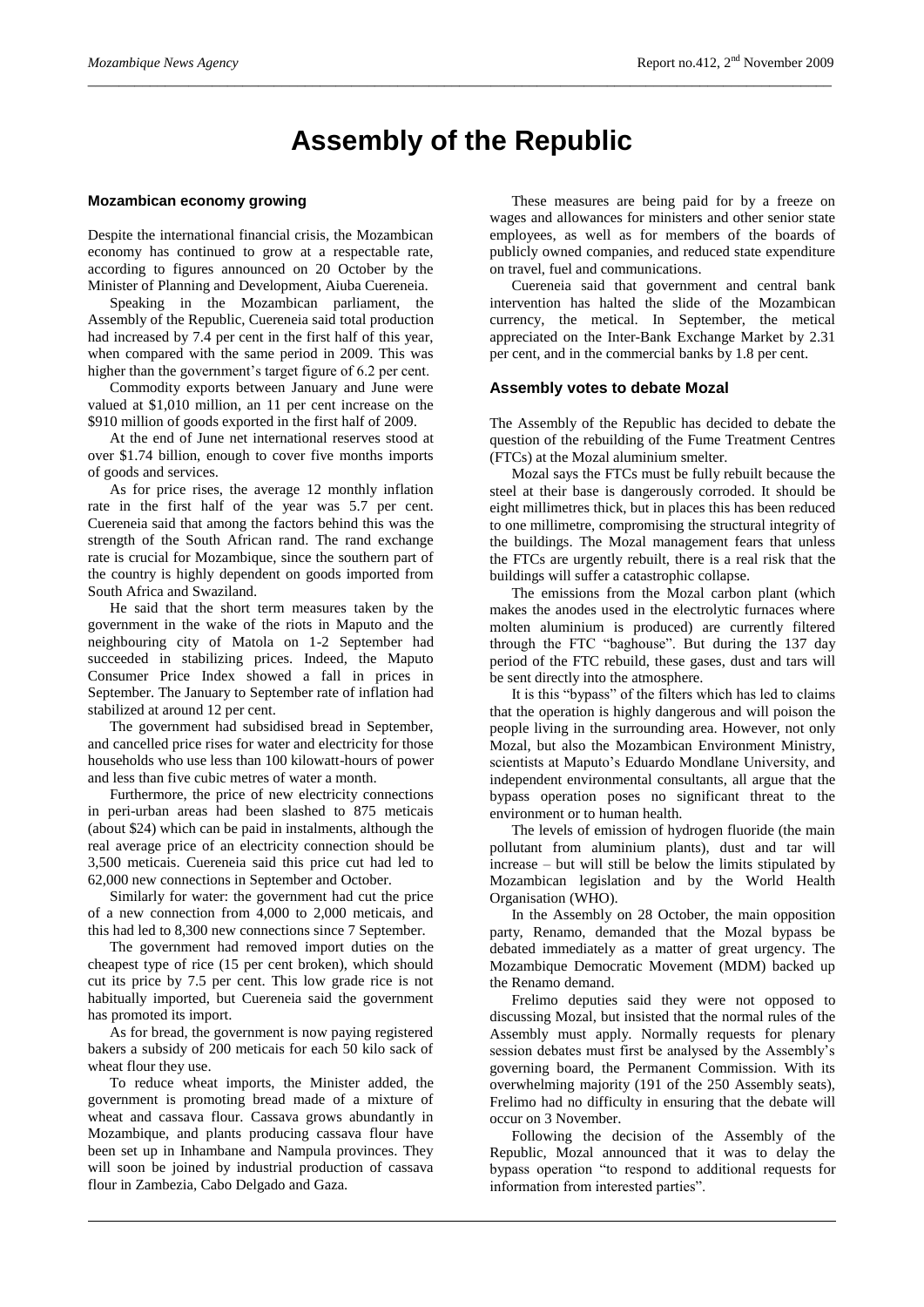#### **Nearly 50,000 projects financed by District Fund**

Since the Mozambican government's District Development Fund was launched in 2006 it has financed a total of 49,400 projects in the country's 128 districts, Planning and Development Minister Aiuba Cuereneia announced on 21 October.

This Fund is still commonly referred to as "the seven million" because it began with the allocation of seven million meticais (\$196,000 at current exchange rates) from the state budget to each of the districts, to support small projects that would enhance food security and create jobs. It has grown since then, and districts no longer all receive the same amount. Instead factors such as their area and population are taken into account.

Speaking during a debate in the Assembly of the Republic on government measures to reduce the cost of living, Cuereneia said that the projects had created about 261,000 jobs. The projects are concentrated in agriculture and small scale industry (such as flour mills, oil presses, and vegetable and fruit processing), he added.

Cuereneia did not mention the problem of loan repayment. The Fund is supposed to lend money, not give it away, and reports to date from across the country suggest a very low repayment rate of less than 10 per cent. This threatens the original idea of using the repayments to replenish the fund and finance other projects.

Nonetheless, Cuereneia described the results of the Fund as "extremely positive", since "in addition to increasing food production in the districts, these resources are an indisputable engine for awakening the business spirit, and generating thousands of jobs. They induce the local population to rely more on their own work and on exploiting the natural resources that are locally available".

The Minister also announced that since 2006 private sector investment has directly created about 218,000 jobs, 69,000 of them this year.

He added that, under the government's employment and professional training strategy, about 200,000 citizens benefited from professional training, with 36,000 of these young Mozambicans trained this year.

In 2010, the state recruited 17,000 new public servants – mostly teachers, nurses and other education and health staff. "This shows the strong contribution the state makes to the supply of employment", said Cuereneia.

He told the Assembly that the government is banking on an expansion of technical and professional education "not only in order to create skills, but also to generate entrepreneurs who can create jobs for themselves and for their fellow citizens". Twenty new units had been set up, bringing the number of professional training schools and institutes to 81, attended by about 46,000 students.

"We believe that all these training activities will contribute to increasing the quality and employability of Mozambican labour", Cuereneia said, "and will lead to the creation of new small and micro companies, which will certainly help reduce poverty".

*This is a condensed version of the AIM daily news service – for details contact [aim@aim.org.mz](mailto:aim@aim.org.mz)*

\_\_\_\_\_\_\_\_\_\_\_\_\_\_\_\_\_\_\_\_\_\_\_\_\_\_\_\_\_\_\_\_\_\_\_\_\_\_\_\_\_\_\_\_\_\_

\_\_\_\_\_\_\_\_\_\_\_\_\_\_\_\_\_\_\_\_\_\_\_\_\_\_\_\_\_\_\_\_\_\_\_\_\_\_\_\_\_\_\_\_\_\_\_\_\_\_\_\_\_\_\_\_\_\_\_\_\_\_\_\_\_\_

#### **Health Minister points to advances**

The mortality rate of children under the age of five in Mozambique fell from 153 to 138 per 1,000 live births between 2003 and 2008, declared the country's new Health Minister, Alexandre Manguele on 21 October.

The Minister was responding to attacks on the health service made by opposition deputies in the Assembly of the Republic during a two day debate on government measures to bring down the cost of living.

Pointing to other significant advances, Manguele said there has been a gradual reduction across the country in the number of deaths from malaria - 15 per cent fewer Mozambicans died of malaria in 2009 than in 2008.

As for cholera, Manguele said that in recent outbreaks the lethality rate was less than one per cent, which is well within the acceptable limits set by the World Health Organisation (WHO).

The Minister told the Assembly that the number of HIV-positive people receiving the life-prolonging antiretroviral therapy had risen from 6,000 in 2003 to 170,000 at the end of 2009.

An opposition deputy had complained that in one health unit he visited, not even paracetamol was available. Manguele replied that the bill for imported drugs was rising. Furthermore the consumption of medicines was also on the rise, as a result of the expansion of the health service, and the growth in the number of health workers. The government had to prioritise the essential drugs.

The government hopes to reduce its dependence on imported medicines, by manufacturing drugs in Mozambique. Manguele confirmed that a factory producing anti-retrovirals (financed by Brazil) will be built shortly, and could also produce other generic drugs. **\_\_\_\_\_\_\_\_\_\_\_\_\_\_\_\_\_\_\_\_\_\_\_\_\_\_\_\_\_\_\_\_\_\_\_\_\_\_\_\_\_\_\_\_\_\_**

#### **Deaths after South African soldiers cross border**

A South African soldier and a Mozambican community policeman were shot dead on 25 October in the Mozambican border town of Ressano Garcia after two South African soldiers entered the town and began shooting.

According to Joaquim Selemane, spokesperson for the Maputo Provincial Police Command, they opened fire against members of the community police. At the time, the police were on patrol in the Eduardo Mondlane neighbourhood of Ressano Garcia town.

In the darkness, one of the South Africans shot dead, not only a Mozambican policeman, but also his own colleague. Selemane thought he had confused his colleague for another Mozambican policeman – but other witnesses told reporters that the two South Africans had been arguing before the fatal shots were fired.

A second member of the community police was injured and is now undergoing medical care.

The South African soldier who committed the murders is now under arrest in South Africa.

An abandoned gun and a cartridge were found at the crime scene. The police say this equipment is not of a make used by the Mozambican police or army.

It is not know why the two South Africans crossed the border, and an inquiry has been launched.